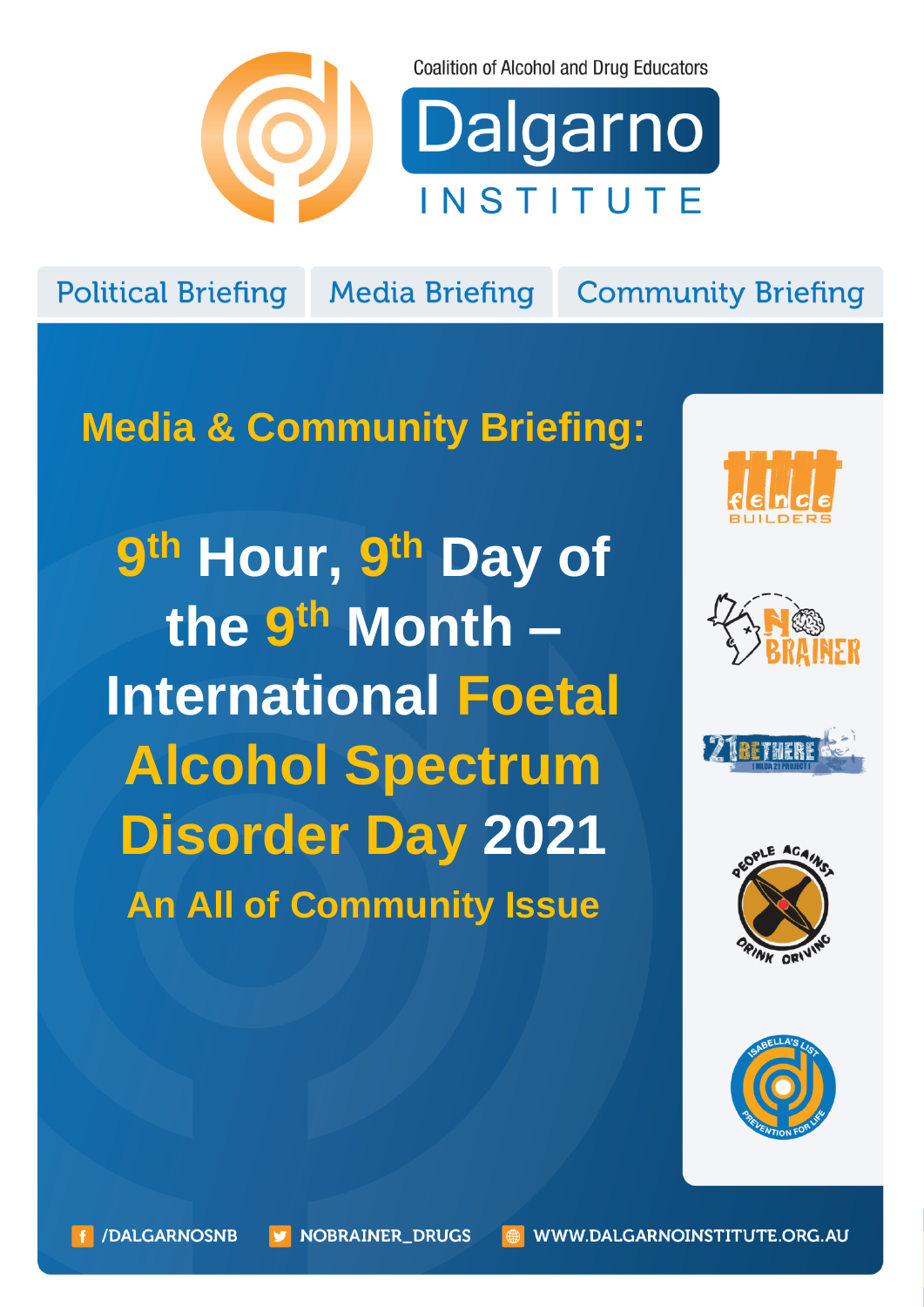## **9 th Hour, 9th Day of the 9th Month – International Foetal Alcohol Spectrum Disorder Day 2021**

### **Fast FASD Facts:**

 **Foetal Alcohol Spectrum Disorder (FASD)** is an umbrella term used to describe a range of disabilities and effects that may arise from prenatal alcohol exposure, and **it is widely recognized as the most common preventable cause of birth defects and brain damage in children.**

- **FASD is the leading cause of mental retardation in western countries.<sup>1</sup>**
- **428 distinct disease conditions that co-occur in people with (FASD), <sup>2</sup>**
- **FASD has no cure but is 100% preventable! <sup>3</sup>**

Alcohol exposure *in utero* is the world's leading cause of neurodevelopmental (brain and nervous system) damage, learning disabilities and behavioural problems. FASD cannot be cured, reversed or outgrown, as it permanently compromises lives and life chances, e.g., by school failure, substance abuse, as well as being troubled and in trouble.

In fact, FASD is invisible in 90 per cent of the people affected and can be difficult to confirm, which means it is often misdiagnosed or simply overlooked – for instance, while the Scottish Government estimates that approximately 172,000 children, young and adults across Scotland are currently affected, there are between 500 and 1,000 undiagnosed FASD cases for every one officially confirmed**. 4** 

*"Alcohol is probably the worst of all of the drugs in terms of effects on the foetus…The data from human studies and from animal models is clear; alcohol consumption during pregnancy causes FAS/FASD, and there is no safe level of consumption and no safe time…Children—and adults—with FAS don't know how to estimate consequences for what they do, This can lead to problems with the law, in personal relationships and simply day-to-day functioning…This can lead to problems with the law, in personal relationships and simply day-to-day functioning."* [Rajesh C. Miranda,](https://www.tamhsc.edu/experts/miranda.html) PhD, professor at the Texas A&M Health Science Centre College of Medicine. **<sup>5</sup>**

In late 2020 research was published claiming direct links of FASD and the development of criminal conduct in children. This data echoes a widely held (but unverified) statistic that approximately 25% of all incarcerates in United State prisons were actually FASD sufferers. The following key points emerged from the report.

- *Experts are calling for all children in Australia's criminal justice system to be assessed for FASD*
- *It is believed up to 40 per cent of inmates in Australian prisons may have the disability, but most are undiagnosed*
- *A federal inquiry into FASD support, prevention and diagnosis is due to release its findings next month* **<sup>6</sup>**



**Political Briefing Media Briefing Community Briefing** 











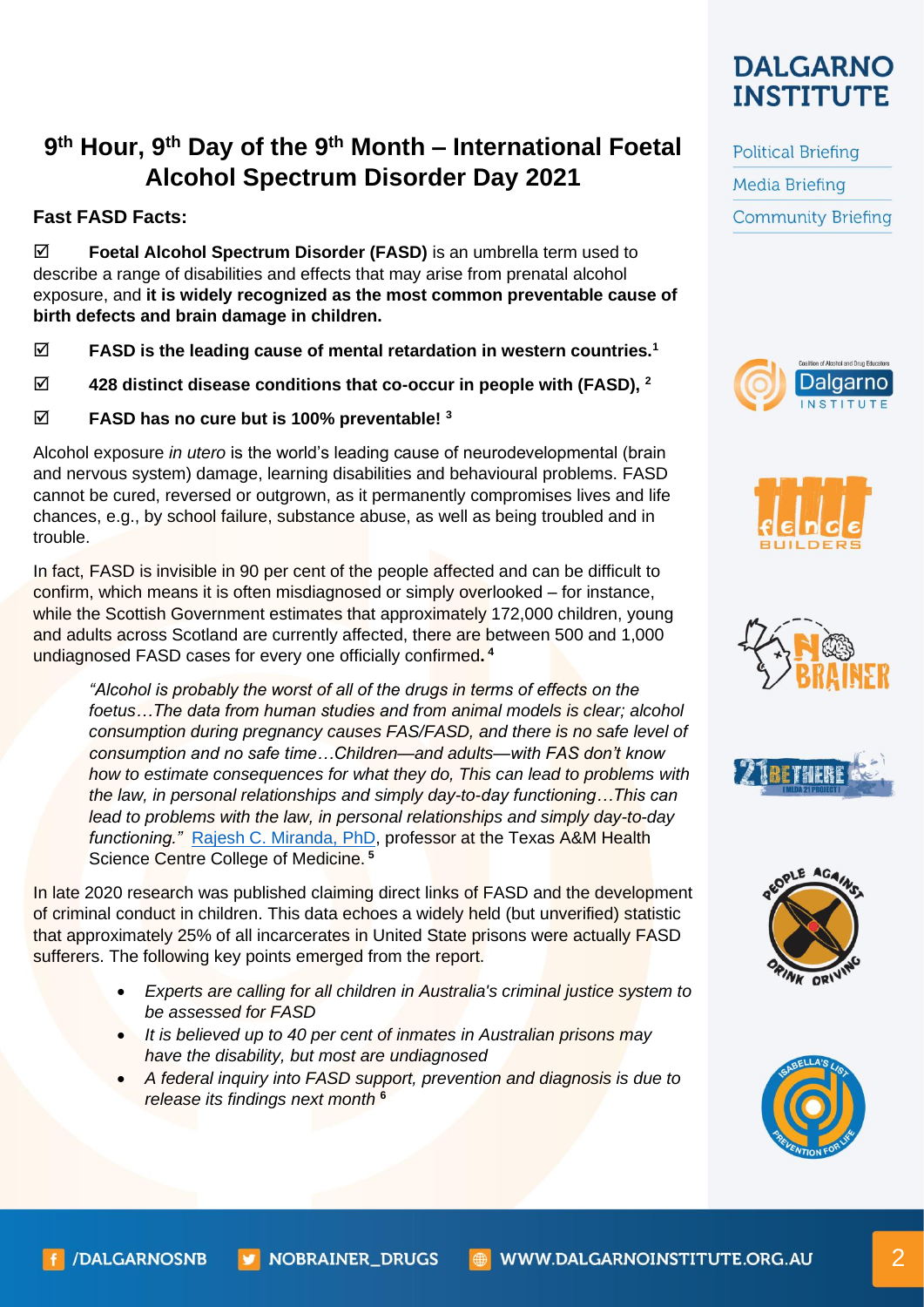# **DALGARNO INSTITUTE**

**Community Briefing** 

**Political Briefing** 

**Media Briefing** 

## **Not Just a 'Woman's' Issue**

The burden is not all on the mother to be either. As far back as 2014 research has been pointing to this being more than a just a woman's responsibility.

*Alcohol consumption by an intimate partner can make it more difficult to quit during pregnancy, particularly if alcohol consumption patterns are associated with domestic violence. A number of animal studies also show that a male partner's alcohol consumption patterns may also directly contribute to [fetal](http://www.tandfonline.com/doi/abs/10.1080/19768354.2013.865675)  [developmental defects](http://www.tandfonline.com/doi/abs/10.1080/19768354.2013.865675) and to [behavioral problems,](http://journals.plos.org/plosone/article?id=10.1371/journal.pone.0099078) because alcohol affects sperm cells as well. These studies mean that a child can be born affected by alcohol even if the mother has never had a drop.***<sup>7</sup>**

*"Instead of focussing on 'irresponsible women who drink' we need to cast our net more broadly and develop policies in the population overall, including men"* **8**

On this issue and the Korean research, Criminal Lawyer Russell Goldflam stated.

*'[it] shows an embryo can be affected at the time of conception by compromised semen from men who drink excessively'. He also said the research could have profound implications on policy responses to FASD.* **9**

The Dalgarno Institute agrees. A wider preventative net needs to be cast on this 'seminal' issue and not only published research, but public information campaigns, should reflect these emerging realities to better inform men on this vital primary prevention issue.

#### **3: WOMEN WHO ARE** PREGNANT OR BREASTFEEDING

Should not drink alcohol



to prevent harm from alcohol to their unborn child or baby.













*Foetal Alcohol Spectrum Disorder is totally preventable if mothers-to-be do not drink alcohol and the men/fathers involved with the pregnant woman are also supportive and, preferably, alcohol free too.*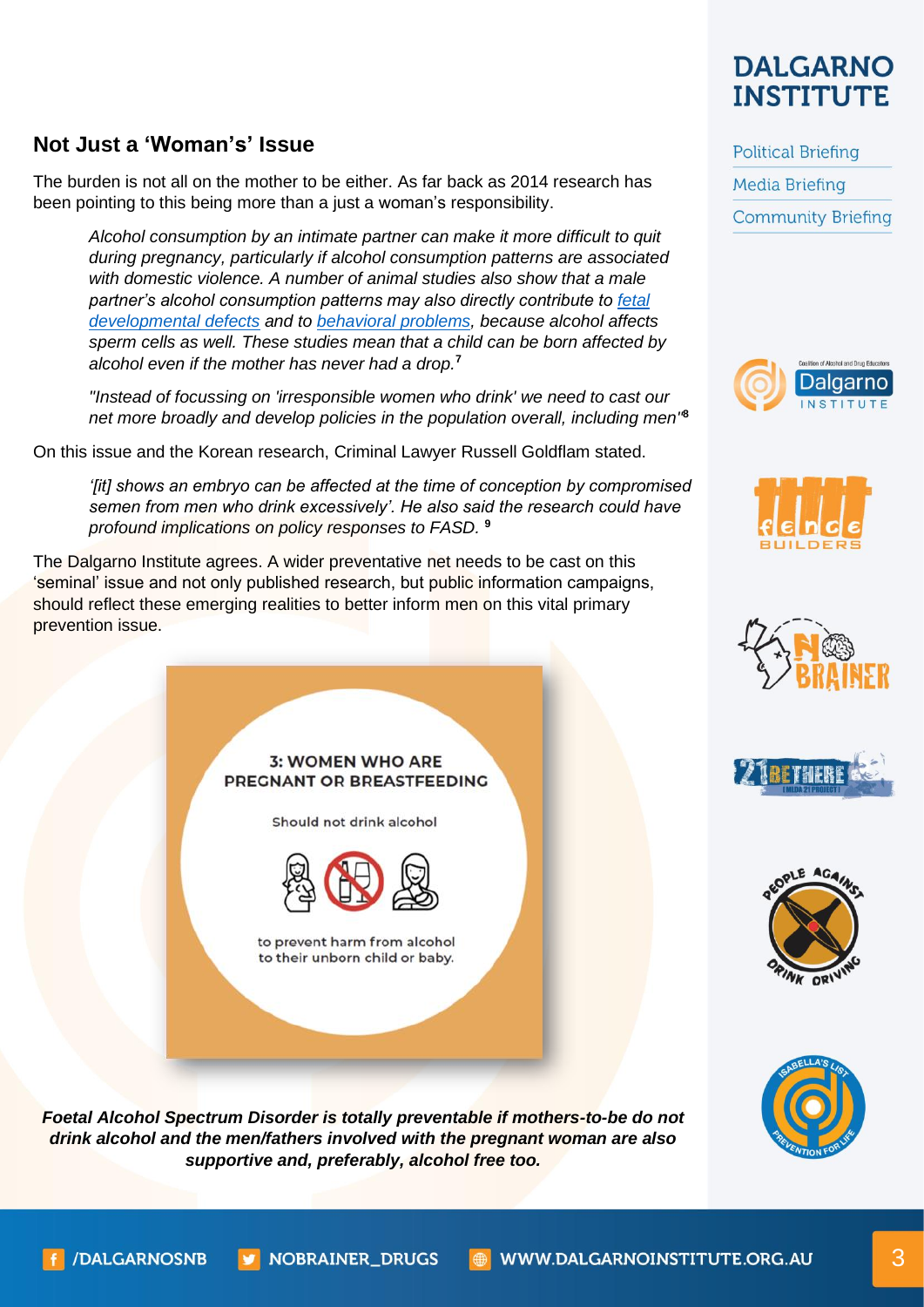The recently released 2021 Australian National Health and Medical Research Council (NHMRC) guidelines continue to reinforce, as they have done now for around 5 years now, that the safest option for babies in-vitro is for expectant or planning to be pregnant mums, to not drink any alcohol what-so-ever. However, they could have gone further and, at least, began to include the concerns around the male potential to help or hinder this prevention endeavour.

The very latest research coming out of JAMA Paediatrics in only July this year, add further weight to the need to broaden the FASD prevention campaign.

The paper **[Paternal Alcohol Consumption Linked With Foetal Anomalies](https://www.bu.edu/aodhealth/2021/08/27/paternal-alcohol-consumption-linked-with-fetal-anomalies/)**, whilst not directly referring to FASD did revealed important new data that only reinforces the need for all gender informing on this issue;

*Couples that reported paternal alcohol consumption had a 35% increased risk of having a baby with a birth defect (odds ratio, 1.35). This study suggests that paternal alcohol use prior to conception increases the risk of birth defects; the authors recommend further study to elucidate the highest risk consumption patterns*

It is time that our wider community, and not just the expectant families were made fully aware of the life-long outcomes of this incurable, but preventable disorder.

This FASD Day 2021 have that discussion with your partner, family and network. The greater the awareness the lower the risk.

**For more go to [Foetal Alcohol Spectrum Disorders](https://www.dalgarnoinstitute.org.au/advocacy/foetal-alcohol-spectrum-disorders.html)** 



• Even during Breast Feeding

To give your baby a much better start to life!

**Communications Team @ Dalgarno Institute 9.9.2021**

Foetal Alco

sabella's List

Prevention for Life

proactive people proactive people<br>preventative perspective



**Political Briefing Media Briefing Community Briefing** 













**NOBRAINER\_DRUGS** 

WWW.DALGARNOINSTITUTE.ORG.AU